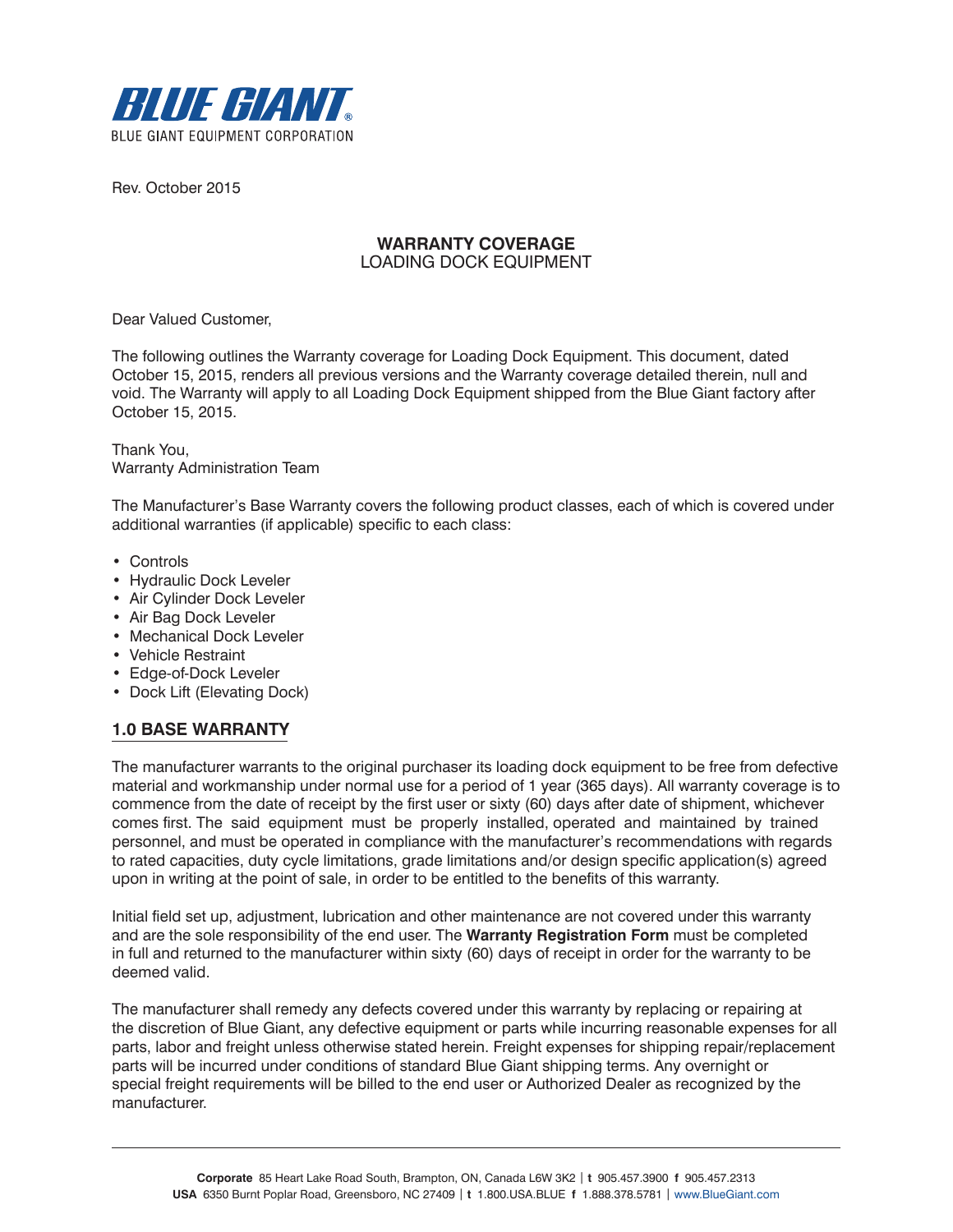

Any Original Equipment Manufacturer (OEM) part that is replaced during the Base Warranty time period will be either: further covered for the remainder of the Base Warranty time period, or for a further 90 days; whichever is longer.

# **2.0 ADDITIONAL WARRANTY TIME PERIODS**

Parts or components which fail under normal usage and are proven to be defective will be deemed eligible for repair or replacement, (providing no special conditions apply, as stated below) providing the failure occurs within the Additional Warranty Time Period of a given Product Class as stated below. Replacement parts will be supplied EX WORKS factory.

# **3.0 CONTROLS**

- Blue Genius™ Touch Controls additional (2) years warranty parts only
- SP2 and TLC24 additional (1) year warranty parts only
- SP1 no further coverage beyond the Base Warranty

# **4.0 DOCK LEVELERS**

## **4.1 Hydraulic Dock Leveler**

- A-Series (HA, XDS)
- U-Series (HU)
- Vertical Storing Leveler (VL)

**Structural** – Covered for an additional (4) years structural, workmanship, for U-Series and VL, and additional (9) years for A-Series following expiry of the Base Warranty time period. **Components include:** Deck, frame, support beams, lip and hinge.

**Hydraulics** – Covered for an additional (1) year following expiry of the Base Warranty time period. **Components include:** Powerpack motor, hydraulic pump, hydraulic hoses and hydraulic fittings.

## **4.2 Air Cylinder Dock Leveler U-Series (ACU)**

**Structural** – Covered for an additional (4) years structural, workmanship, for U-Series following expiry of the Base Warranty time period. **Components include:** Deck, frame, support beams, lip and hinge.

**Air System** – Covered for an additional (1) year parts only. **Components include:** Compressor, Air Lines, Fittings, Cooler Assembly

## **4.3 Air Bag Dock Leveler U-Series (AB)**

**Structural** – Covered for an additional (4) years structural, workmanship, for U-Series following expiry of the Base Warranty time period.

**Components include:** Deck, frame, support beams, lip and hinge.

**Air System** – covered for an additional (1) year parts only. **Components include:** parts only on blower assembly and inflatable air bag only.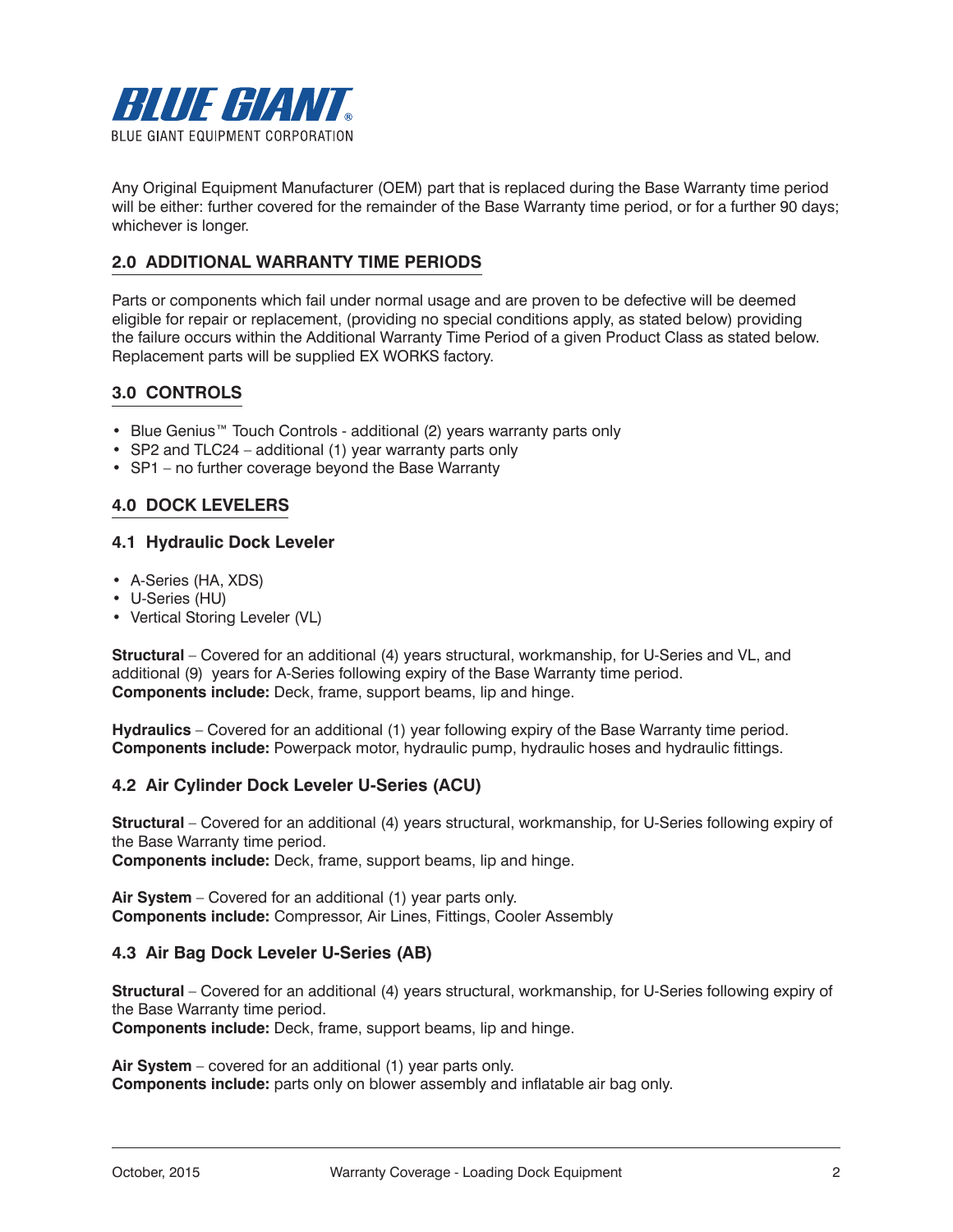

# **4.4 Mechanical Dock Leveler**

- A-Series (MA)
- U-Series (MU)

**Structural** – Covered for an additional (4) years structural, workmanship for U-Series, and (9) years for A-Series following expiry of the Base Warranty time period. **Components include:** Deck, frame, support beams, lip and hinge.

**Main Lift Springs** – Covered for an additional (4) years following expiry of the Base Warranty time period (for parts only).

(4.1 through 4.4): Labor, travel, and freight: No further coverage beyond the Base Warranty time period.

## **4.5 Edge-of-Dock Leveler MDC Series**

- MDC-M
- MDC-H

**Labor, Travel, Parts and Freight** – No further coverage beyond expiry of the Base Warranty time period.

#### **5.0 VEHICLE RESTRAINTS: STRONGARM™**

### **5.1 Hydraulic Vehicle Restraint StrongArm™SVR303**

**Structural** – Covered for an additional (4) years following the expiry of the Base Warranty time period. **Components include:** vehicle restraint body and locking arm (not including pins, bushings, cylinders and wearable items).

**Labor and Travel** – covered for an additional (1) year following the expiry of the Base Warranty time period.

**Hydraulics** – covered for an additional (3) years parts only. **Components include:** Powerpack motor, hydraulic pump, hydraulic hoses, hydraulic fittings, and cylinders.

**Freight** – covered under the Base Warranty time period only for any components (including options) not listed above.

### **5.1.1 Air Powered Vehicle Restraint StrongArm™SVR303A**

**Structural** – Covered for an additional (4) years following the expiry of the Base Warranty time period. **Components include:** Vehicle restraint body and locking arm (not including pins, bushings, cylinders and wearable items).

**Labor and Travel** – covered for an additional (1) year following the expiry of the Base Warranty time period.

**Air System** – covered for an additional (1) year parts only. **Components include:** Compressor, air lines, fittings, cooler assembly

**Freight** – covered under the Base Warranty time period only for any components (including options) not listed above.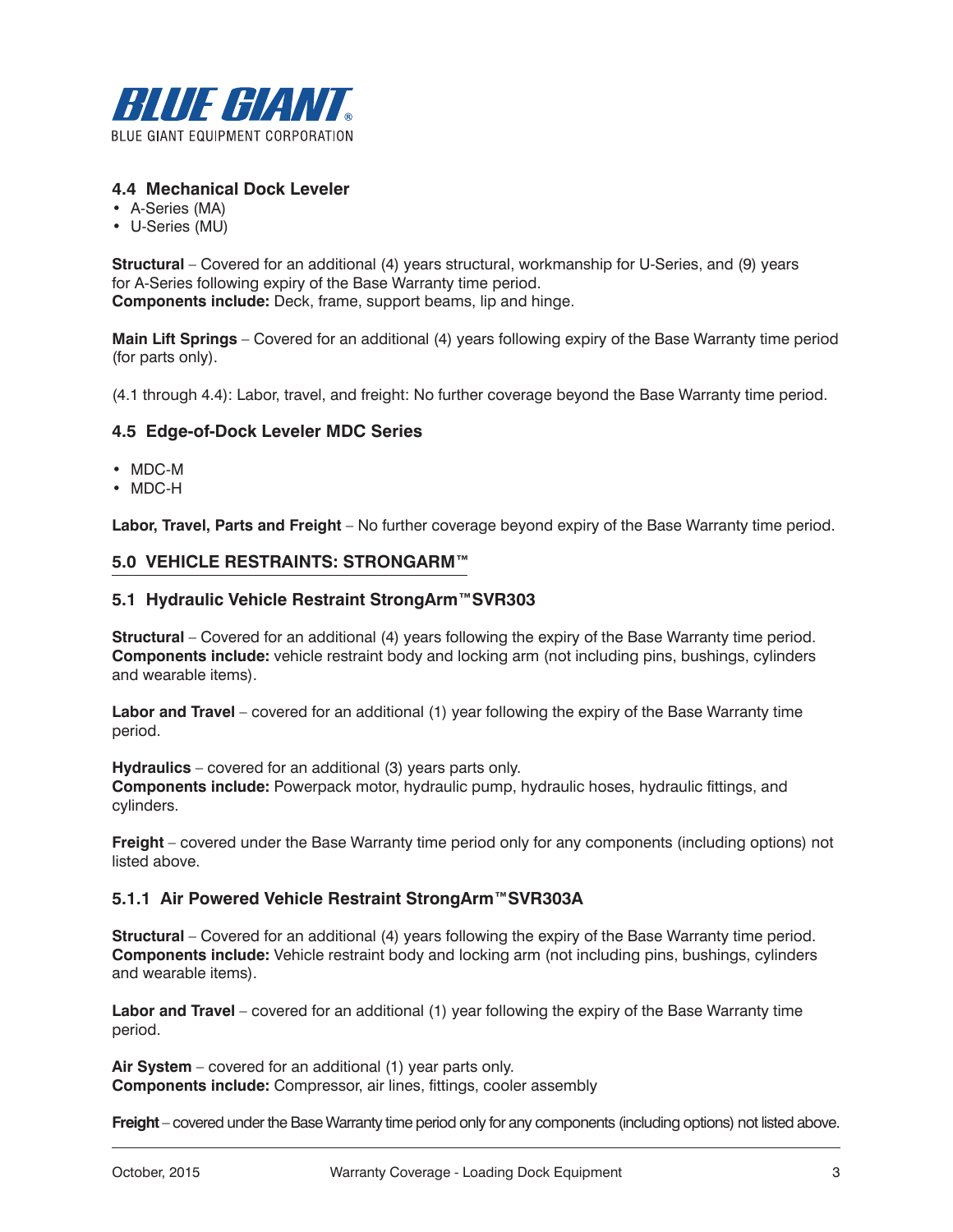

# **5.2 Recessed Vehicle Restraint StrongArm™RVR303**

**Structural** – Covered for an additional (4) years following the expiry of the Base Warranty time period. **Components include:** Vehicle restraint frame and hook (not including cylinders and wearable items).

**Electrical Components** – covered an additional (1) year on the sensors and guidance channel assembly.

**Labor and Travel** – covered for an additional (1) year following the expiry of the Base Warranty time period.

**Hydraulics** – covered for an additional (4) years parts only.

**Components include:** Powerpack motor, hydraulic pump, hydraulic hoses, hydraulic fittings, and cylinders.

**Freight** – covered under the Base Warranty time period only for any components (including options) not listed above.

## **5.3 Electrical Vehicle Restraint StrongArm™ HVR303**

**Structural** – Covered for an additional (1) year, parts only, following expiry of the Base Warranty time period.

**Components include:** Channel weldment, carriage weldment and rotating hook.

**Electrical Components** – An additional (1) year on the electric motor assembly. (excluding clutch brake adjustments)

**Labor and Travel** – Covered for an additional (1) year following the expiry of the Base Warranty time period.

**Freight** – Covered under the Base Warranty time period only for any components (including options) not listed above.

### **5.4 Hydraulic Vehicle Restraint StrongArm™ TL85**

**Structural** – Covered for an additional four (4) years, parts only, following expiry of the Base Warranty time period.

**Components include:** Vehicle restraint body and locking arm (not including pins, bushings, cylinder and wearable items).

**Hydraulics** – No further coverage beyond expiry of the Base Warranty time period for any components (including options) not listed above.

**Labor, Travel, Parts and Freight** – No further coverage beyond expiry of the Base Warranty time period for any components (including options) not listed above.

### **5.5 Mechanical Vehicle Restraint StrongArm™ ML10**

**Structural** – Covered for an additional (4) years, parts only, following expiry of the Base Warranty time period.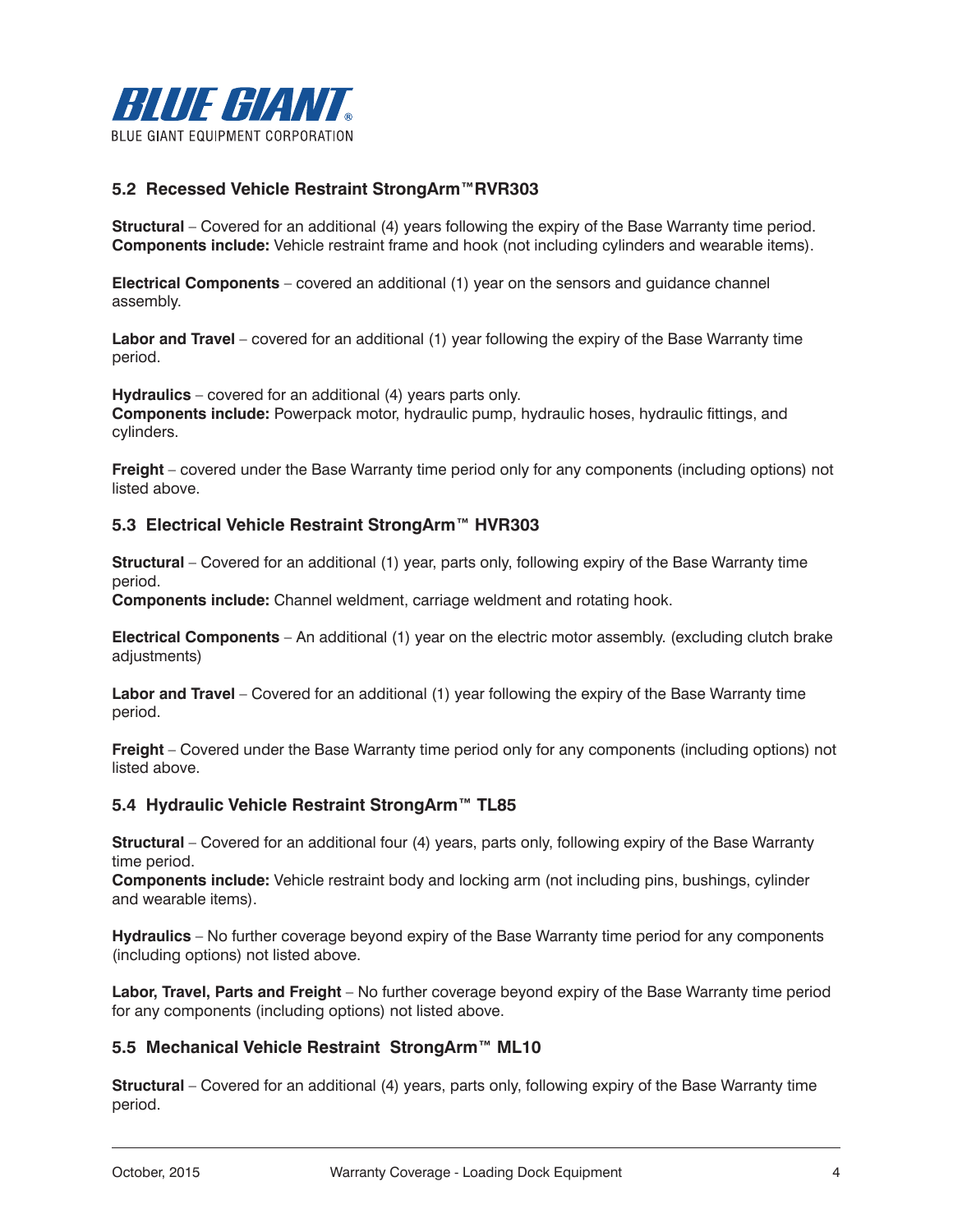

**Components include:** Vehicle restraint body and locking arm (not including pins, bushings and wearable items).

**Parts, Labor, Travel and Freight** – No further coverage beyond expiry of the Base Warranty time period for any components (including options) not listed above.

# **6.0 DOCK LIFT (ELEVATING DOCK)**

- Stationary Series (ED)
- Semi-Portable (S)

**Structural** – Covered for an additional (4) years following expiry of the Base Warranty time period. **Components include:** Deck, scissor leg and frame assemblies, support beams, lip(s) and hinge(s).

**Freight** – Covered under the Base Warranty time period only.

**Hydraulics** – Covered for an additional (1) year following expiry of the Base Warranty time period. **Components include:** Powerpack motor, hydraulic pump, hydraulic hoses and hydraulic fittings.

**Parts, Labor, Travel and Freight:** No further coverage beyond expiry of the Base Warranty time period for any components (including options) not listed above.

## **7.0 WARRANTY IS VOID IF:**

- 1. The original purchaser does not notify the manufacturer of the defect within (30) days after the defect has been detected and repairs are not made to correct defect in a timely fashion.
- 2. Equipment is modified in any manner not approved by the manufacturer.
- 3. Equipment has been operated: beyond its rated capacity, in excess of its determined duty cycle, or operated in excess of its determined maximum grade, or combination of the above therein, which can directly be attributed to be the cause of failure.
- 4. Equipment is used in abrasive or corrosive conditions or conditions of excessive cold or moisture without having proper product specifications to withstand such conditions.
- 5. **Warranty Registration Form** is not completed and returned to the manufacturer within sixty (60) days of receipt.

## **8.0 THE FOLLOWING ARE NOT COVERED UNDER WARRANTY:**

- 1. Adjustments, including initial field set-up. Adjustments are considered part of normal maintenance procedures.
- 2. Repairs required as a result of:
	- Failure to follow maintenance and/or lubrication procedures specified in the Owner's and/or Installation manual.
	- Abuse, willful damage, accident, or neglect.
	- Shipping damage (claim must be made with the freight carrier).